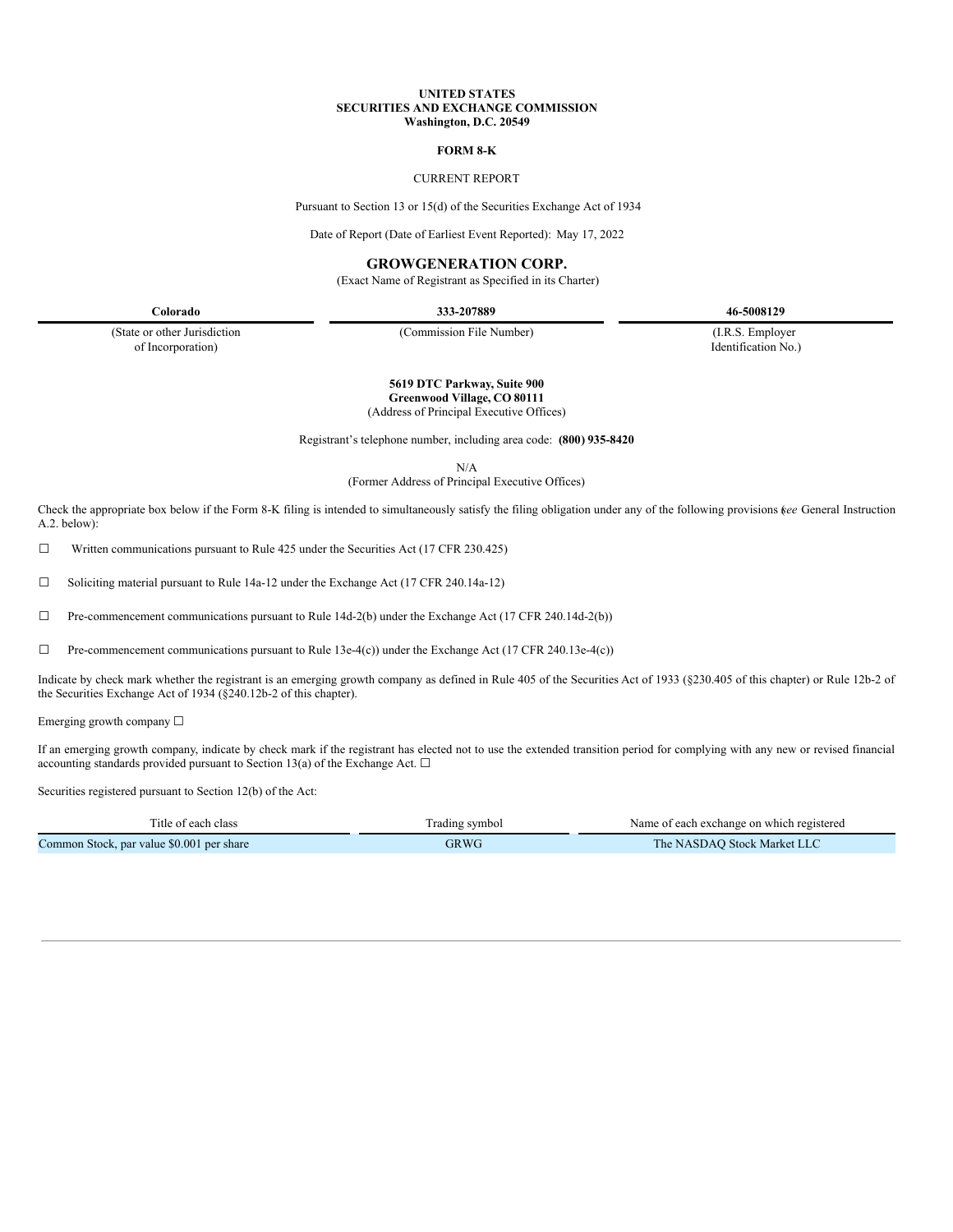#### **Section 7 – Regulation FD**

#### **Item 7.01. Regulation FD Disclosure**

On May 17, 2022, GrowGeneration Corp. (the "Company") published a press release regarding the debut of Drip Hydro, a complete line of liquid fertilizer blends, in select GrowGeneration stores.

A copy of the press release is attached hereto as Exhibit 99.1. The information contained in this Current Report on Form 8-K (including the exhibit) is being furnished and shall not be deemed "filed" for the purposes of Se in such filing.

#### **Section 9 – Financial Statements and Exhibits**

## **Item 9.01. Financial Statements and Exhibits**

### **(c) Exhibits**

| Exhibit No. | <b>Description</b>                                        |
|-------------|-----------------------------------------------------------|
| 99.1        | Press release dated May 17, 2022                          |
| 104         | Cover Page Interactive Data File, formatted XBRL Document |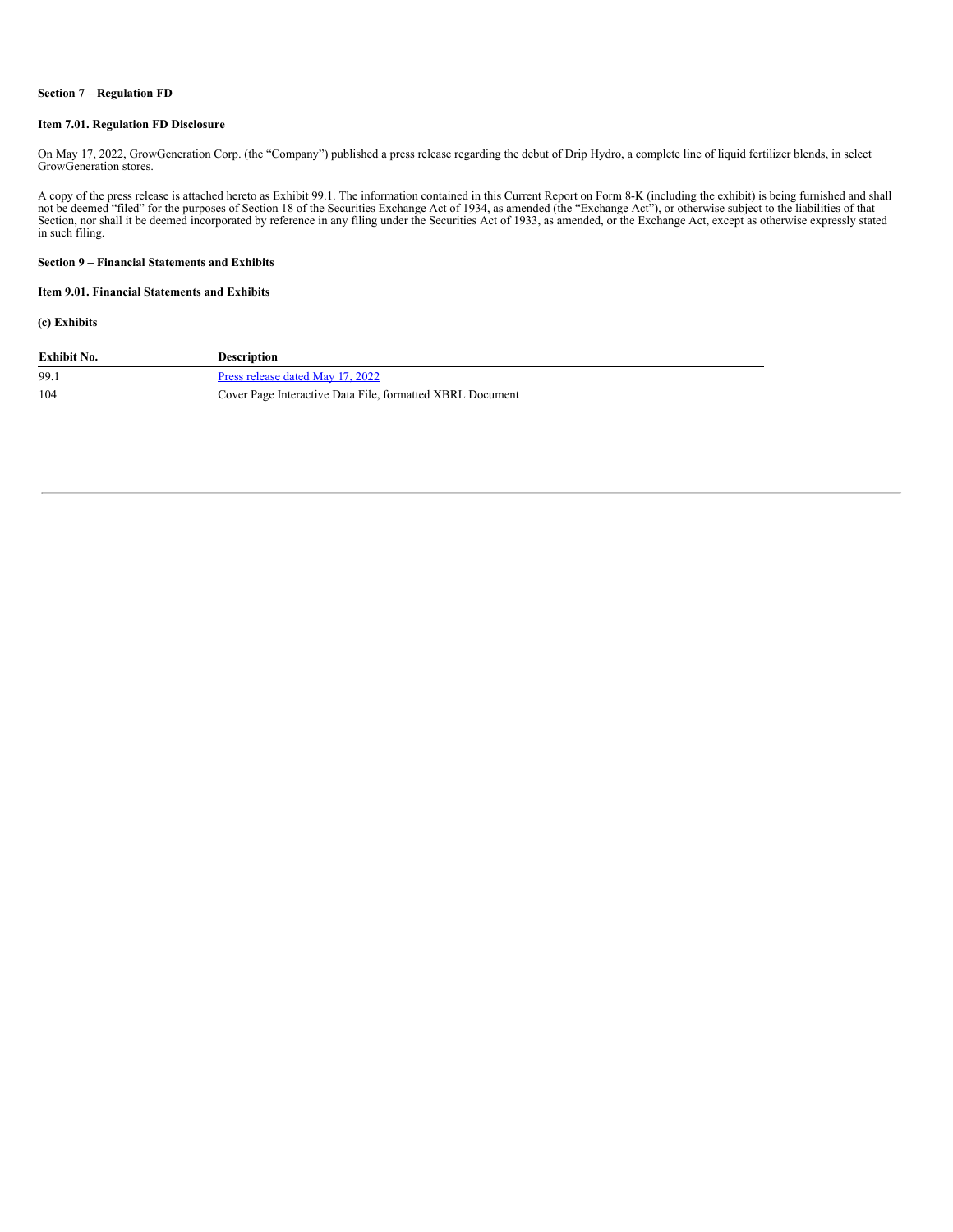## **SIGNATURES**

Pursuant to the requirements of the Securities Exchange Act of 1934, as amended, the Registrant has duly caused this report to be signed on its behalf by the undersigned thereunto duly authorized.

## Date: May 17, 2022 **GrowGeneration Corp.**

By: /s/ Darren Lampert

Name: Darren Lampert Title: Chief Executive Officer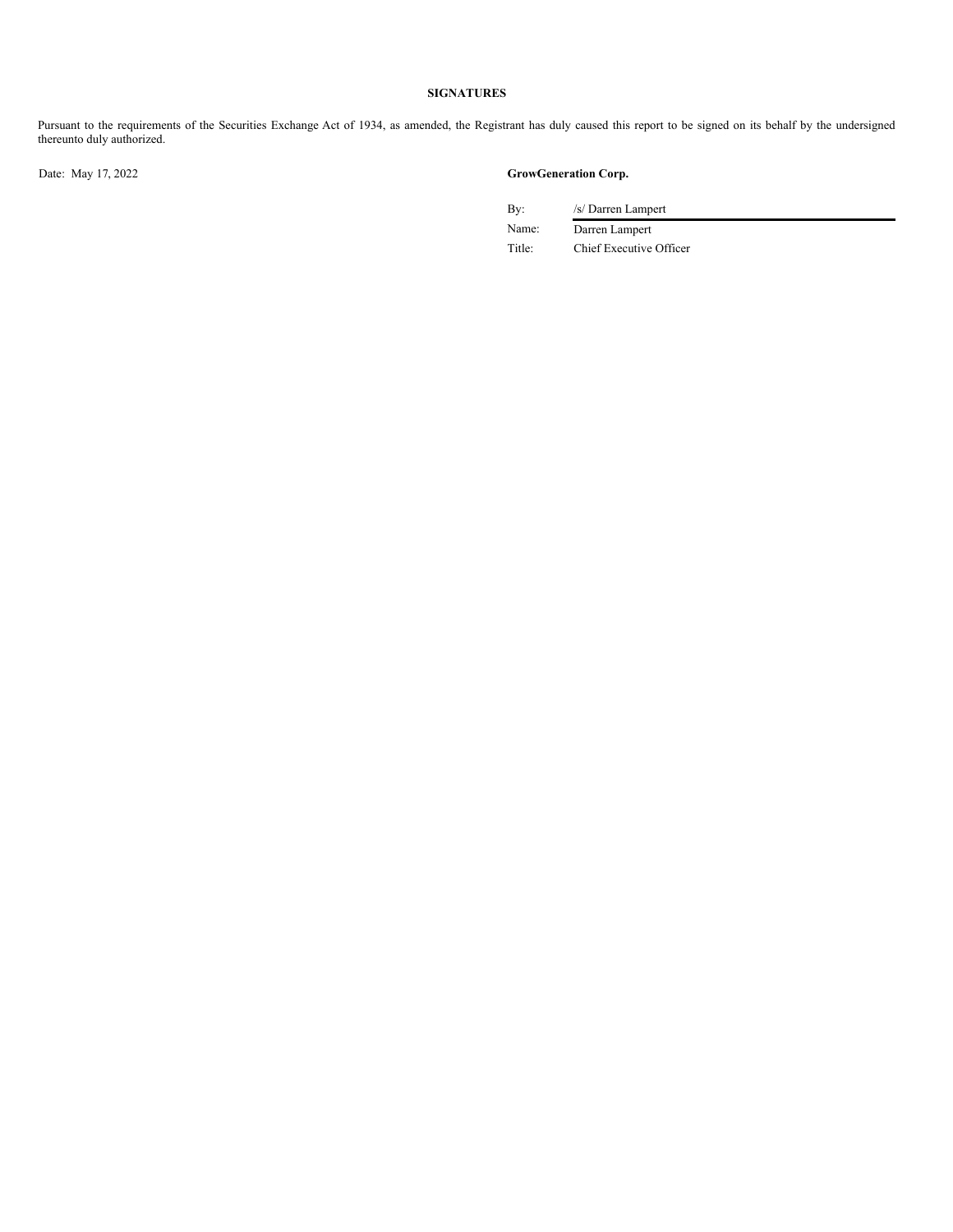

# **GrowGeneration Debuts Drip Hydro, a Complete Line of Liquid Fertilizer Blends Designed for Commercial Cultivators**

**Denver, May 17, 2022** – GrowGeneration Corp. (NASDAQ: GRWG) ("GrowGen" or the "Company"), the nation's largest chain of specialty hydroponic and organic garden centers, today announced that select stores will begin selling Drip Hydro. Drip Hydro was developed by Rex Gill, founder of Power Si, the original patented formula of mono-silicic acid for crops, along with Robert (Bear) Masterson, the former owner of The Harvest Company. Drip Hydro was designed to improve quality, reduce costs, and drive consistency. After extensive testing, and great results from some of the best growers in the industry, Drip Hydro is now available for all growers to achieve optimal results with every harvest.

Drip Hydro is a clean, affordable, and simple liquid nutrient line that consists of a five-part fluid program of Base A, Base B, Flex, CaMag, and Flow. Drip Hydro was formulated with the highest bio-available quality chelates and pharmaceutical grade salts. These ingredients help unlock maximum genetic potential for plants and allow for a higher gram per square foot ratio. .

"Investing in nutrients can be expensive and confusing, and some products can even destroy growers' equipment. With collectively over 30 years' experience in the cultivation industry, the team supporting this new line knows how important a simple, clean, and affordable nutrient product is for our customers to give them back time, money, and peace of mind. Drip Hydro is one of the most exciting new nutrient products to hit the market and GrowGen is proud to have this new line in our GrowGeneration stores and GrowGeneration.com," said Darren Lampert, CEO of GrowGeneration.

"Bear and I created Drip Hydro to be the most cost efficient per gallon and cleanest nutrient plan in the market," said Gill. "We used only the best combination of ingredients to achieve exactly the results we were seeking in terms of yield, flavor, and taste. Only after extensive testing, with some of the country's best growers, were we ready to bring Drip to the market. I am confident Drip will not disappoint."

# **Drip Hydro Overview**

• **Base A -** Base A is part one of the simple and highly concentrated two-part base formula that is designed to be used throughout both the vegetative and flowering stages of any fruit or flower-producing plants. Base A is formulated with a N-P-K of 5-0-2.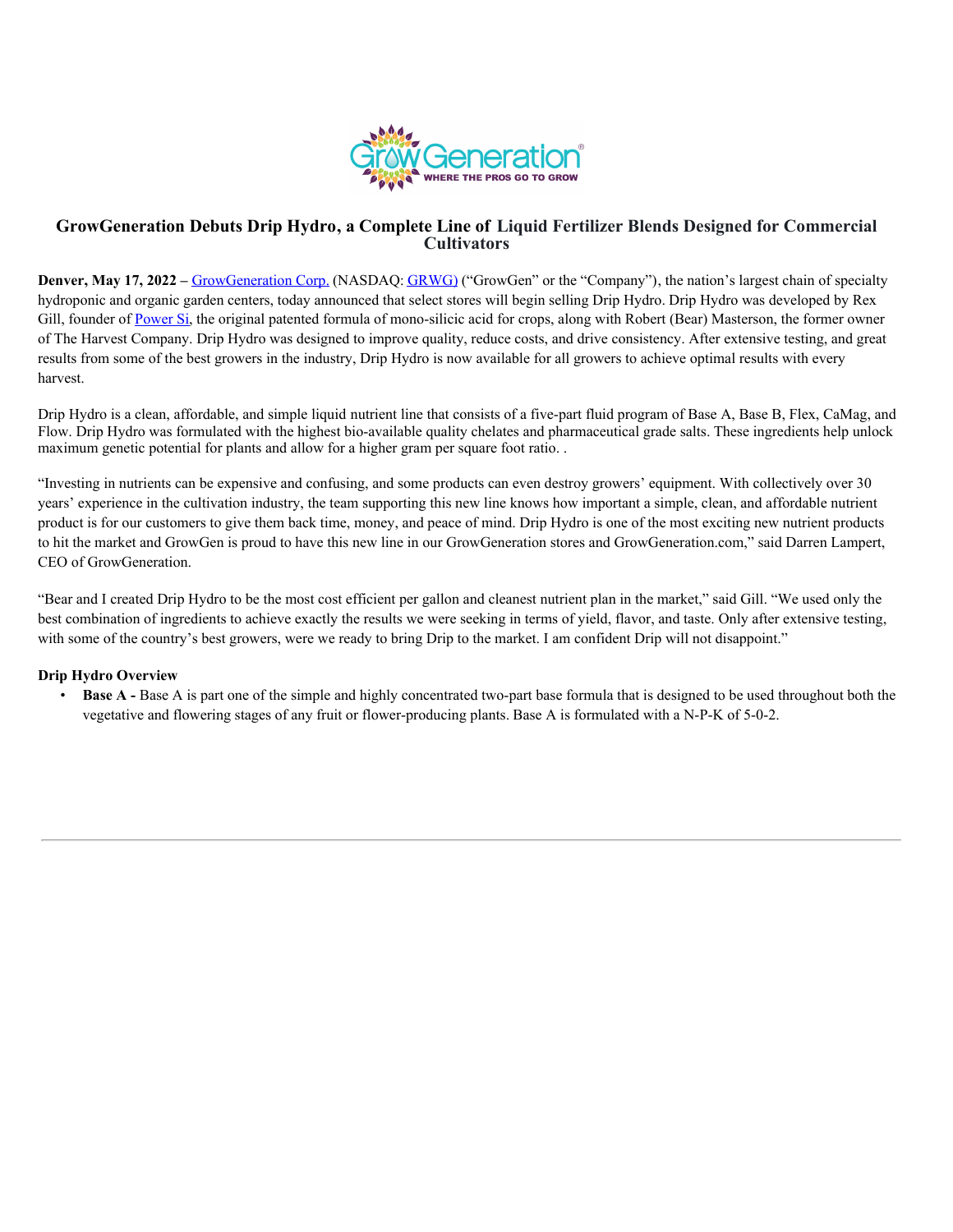- <span id="page-4-0"></span>• **Base B -** Base B is part two of our simple and highly concentrated two-part base formula that is designed to be used throughout both the vegetative and flowering stages of any fruit or flower-producing plants. Base B is formulated with a N-P-K of 0-4-4.
- **Flex -** Flex is a flower and bloom boosting supplement that is designed to be used throughout the flowering stage of any fruit or flowerproducing plants. Developed as a PK Booster, Flex is rich in highly bio-available Phosphorus and Potassium, providing plants with the additional phosphorous and potassium that they require for the many biological processes of this stage. Flex is formulated with a N-P-K of 0-10-10.
- **CaMg -** CaMg is a highly concentrated Calcium and Magnesium supplement that is designed to be used in both the vegetative and flowering stages of any fruit or flower-producing plants. With a Calcium to Magnesium ratio of 4:1, CaMg is more concentrated than most other cal-mags on the market.
- **Flow -** Flow was crafted to be a clean, simple, and effective method for keeping irrigation systems running smoothly while also increasing oxygen and nutrient availability in the root zone. The active ingredient in Flow is Hypochlorous acid. This non-toxic, plantsafe solution is proven to break down and prevent buildup and scale in irrigation systems and reservoirs. Flow will help keep the root zone clean for the lifetime of plants.

For more information about Drip Hydro, or where to buy, please visit www.growgeneration.com and www.driphydro.com.

## **About GrowGeneration Corp:**

GrowGen owns and operates specialty retail hydroponic and organic gardening stores. Currently, GrowGen has 63 stores and distribution centers in over 13 states, and distributes products to more than 500 stores nationwide and in Canada and operates an online superstore for cultivators at growgeneration.com. GrowGeneration creates and distributes many of its own proprietary private label brands from lighting and benching to nutrients and supplies. GrowGeneration carries and sells thousands of products, including organic nutrients and soils, advanced lighting technology and state of the art hydroponic equipment to be used indoors and outdoors by commercial and home growers.